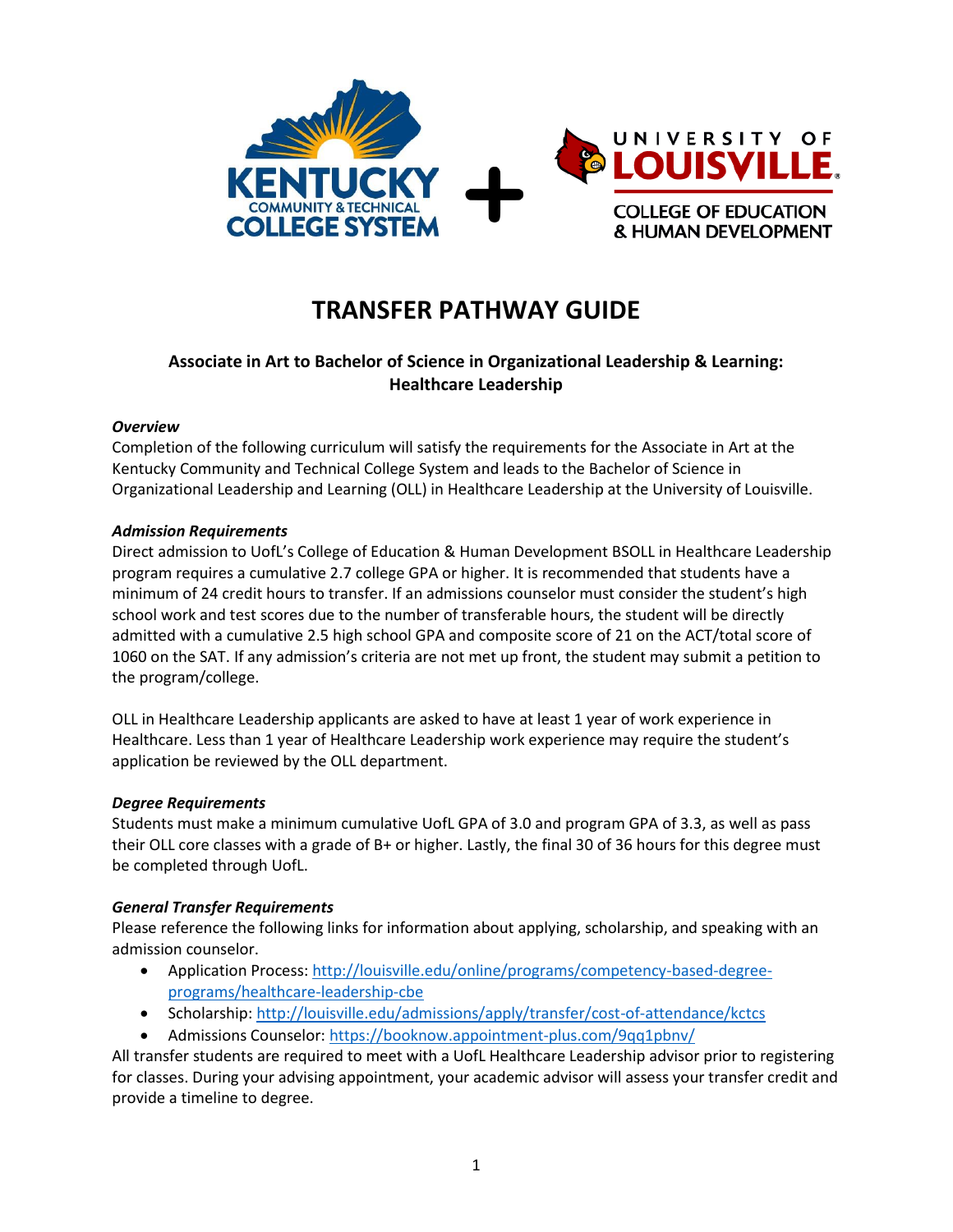# **KCTCS AA TO UNIVERSITY OF LOUISVILLE B.S. IN ORGANIZATIONAL LEADERSHIP AND LEARNING (OLL): Healthcare Leadership CHECKLIST**

**Category 1: The easiest path is to be Fully Gen Ed Certified by KCTCS. If looking at Course-to-Course Equivalency, the chart below should be used as a guide in coordination with your KCTCS and UofL advisors. KCTCS General Education Core Requirements (33 hours) - UofL Cardinal Core (31 hours)**

| <b>KCTCS</b><br><b>Course</b> | <b>Course or Category</b>                                                                                     | <b>Credits</b> | UofL<br>Course                        | Completed |
|-------------------------------|---------------------------------------------------------------------------------------------------------------|----------------|---------------------------------------|-----------|
| <b>ENG 101</b>                | Writing I                                                                                                     | 3              | <b>ENGL 101</b><br>(WC)               |           |
| <b>ENG 102</b>                | Writing II                                                                                                    | 3              | <b>ENGL 102</b><br>(WC)               |           |
| <b>COM 181</b><br>OR 252      | <b>Basic Public Speaking or</b><br>Intro to Interpersonal Communication or Other<br><b>Oral Communication</b> | 3              | <b>COMM 111</b><br>or 115 (OC)        |           |
| HIS XXX                       | Recommend: HIS 101, 102, 108 or 109                                                                           | 3              | HIST 101,<br>102, 211 or<br>212 (SBH) |           |
| TBS XXX                       | Arts and Humanities: Humanities Course                                                                        | 3              | TBD A/H XXX<br>(AH)                   |           |
| AA/AS QR                      | Quantitative Reasoning (AA/AS QR)                                                                             | 3              | MATH XXX/<br>(QR)                     |           |
| TBS XXX                       | Science Course with Lab                                                                                       | $3 - 4$        | TBD XXX/<br>$(S & SL$ or B)           |           |
| TBS XXX                       | <b>Science Course</b>                                                                                         | 3              | TBD/<br>(S)                           |           |
| <b>TBS XXX</b>                | Social and Behavioral Science Course*                                                                         | 3              | TBD XXX (SB)                          |           |
| <b>TBS XXX</b>                | Social and Behavioral Science Course*                                                                         | 3              | <b>TBD XXX</b>                        |           |
| TBS XXX                       | Quantitative Reasoning or Natural Sciences<br>Course                                                          | 3              | TBD XXX                               |           |
|                               | <b>Subtotal General Education Core Courses</b>                                                                | 33-34          |                                       |           |

TBS XXX means to be selected by KCTCS student.

TBD XXX means to be determined by University of Louisville based on course selected.

\*Two disciplines from Social & Behavioral Sciences must be represented and different from those in the Arts and Humanities category.

Students should work with their KCTCS and UofL advisor to make sure Cultural Diversity requirements are met. If students are completing the AA prior to transferring, students should follow KCTCS General Education requirements as the AA will also Gen Ed Certify.

| <b>KCTCS</b><br><b>Course</b> | <b>Course or Category</b>                                                       | <b>Credits</b> | UofL<br><b>Course</b> | <b>Completed</b> |
|-------------------------------|---------------------------------------------------------------------------------|----------------|-----------------------|------------------|
| TBS XXX                       | Arts & Humanities or Foreign Language or<br>Social & Behavioral Sciences Course |                | <b>TBD XXX</b>        |                  |
| TBS XXX                       | Arts & Humanities or Foreign Language or<br>Social & Behavioral Sciences Course |                | TBD XXX               |                  |
|                               | <b>Subtotal AA Requirement Courses</b>                                          | 6              |                       |                  |

### **Category 2: KCTCS AA Requirements (6 hours)**